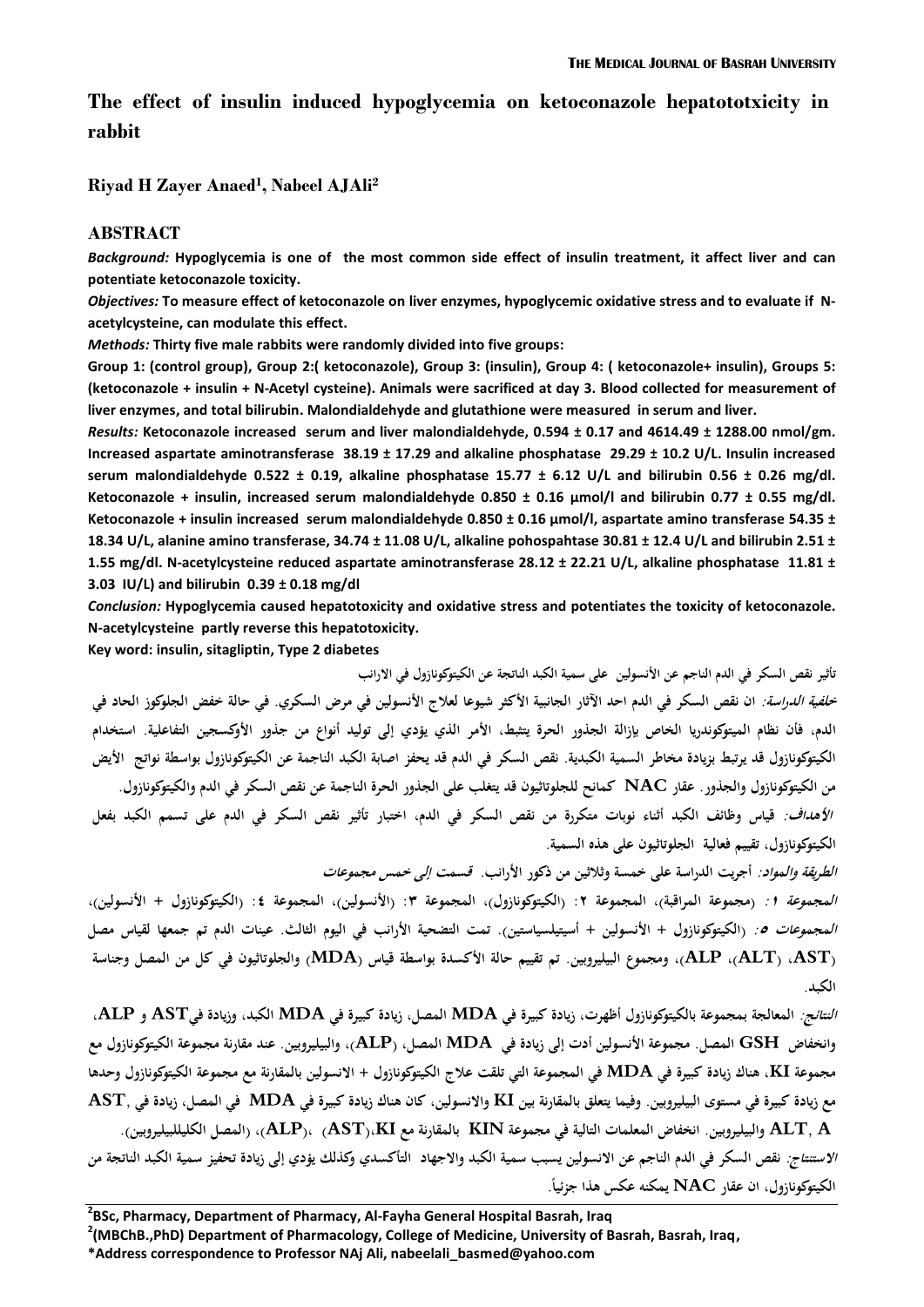## **INTRODUCTION**

ypoglycemia is a common dangerous side effect of insulin therapy. Failure Let of glucose supply to the brain causes proglycemia is a common dangerous<br>side effect of insulin therapy. Failure<br>progressive cognitive impairment, and coma.<sup>[1]</sup> Hypoglycemia may be defined as a blood glucose level of less than 2.8 mmol  $\lambda$  (50 mg/dl) or the occurrence of classical signs and symptoms**. [2]** Counter regulatory mechanisms that normally prevent or correct hypoglycemia as the secretion of glucagon, catecholamines, cortisol, and growth hormone**[3]** are suppressed in diabetics, which makes them frequently prone to the condition. **[4]** Hepatotoxicity can be caused by exposure to a drug or other chemicals. **[5]** The liver is the most important site of metabolism and elimination of foreign materials, which make it a target for drug-induced liver injury (DILI) a common clinical problem. DILI is initiated by direct effects of a drug, or its metabolite. **[6]** Oxidative stress is linked to several diseases including atherosclerosis, neurodegeneration, cancer and diabetes mellitus probably due to the effect of free radicals and reactive metabolites. **[7-9]** Ketoconazole (KT), an oral antifungal drug used in systemic mycoses, which can occur frequently in diabetics. <sup>[10]</sup> It was suggested that N-deacetyl ketoconazole, a major and more toxic metabolite, may be responsible for its serious and increasing hepatotoxicity. **[\[11,1](http://dmd.aspetjournals.org/search?author1=Rosita+J.+Rodriguez&sortspec=date&submit=Submit)2**] The possible potentiation of hepatotoxic effect of ketoconazole by hypoglycemia will be examined.

## **MATERIALS AND METHODS**

### *Animal groups*

The study was conducted in the Department of Pharmacology, College of Medicine, University of Brash, during the period from September 2013 until December 2014. Animals were divided randomly into five groups (seven rabbits in each group). Blood glucose level was determined at 0, 2, 3 and 4 hrs following each treatment by ( Accu-Chek) active glucometer.

**Group 1 (Control):** Rabbits in this group were treated with 2ml/kg distilled water orally and subcutaneously by the use of insulin syringe at the same time, then 0.5 ml/kg of the solvent dimethyl sulfoxide (DMSO) orally after 2hrs and the animals were sacrificed on the third day of the experiment.

**Group 2 (Ketoconazole):** Animals in this group were given a single dose of ketoconazole (200mg/kg/day) orally and distilled water subcutaneously at the same time and 0.5 ml/kg DMSO orally after 2hrs for three days, then were sacrificed at the third day of experiment.

**Group 3 (Insulin**): Animals in this group were given a single dose of insulin (1unit/kg/day subcutaneously) for three days. Other treatments in this group followed the same pattern as in group 1.

**Group 4 (ketoconazole + Insulin):** Animals in this group were given a single dose of ketoconazole (200mg/kg/day, orally) and insulin (1unit/kg /day subcutaneously) at the same time and 0.5 ml/kg DMSO orally after 2hrs for three days.

**Group 5 (ketoconazole + Insulin + Acetylcysteine):** Treatments in this group followed the same pattern as in group 4 but they were also treated with a single dose of N-acetyl cysteine (150mg/kg/day orally) two hours after  $(ketocoonazole + insulin) treatment for three$ days.

## *Blood sampling*

At the morning of the third day of the experiment, the rabbits were anesthetized by inhalation of chloroform and blood samples were collected directly from heart via cardiac puncture instantly before sacrificing the animal. Blood samples, 10ml were collected into nonheparinized tube and allowed for few minutes to clot. Serum was separated by centrifugation. One milliliter of serum was used freshly to measure MDA while the rest of the serum was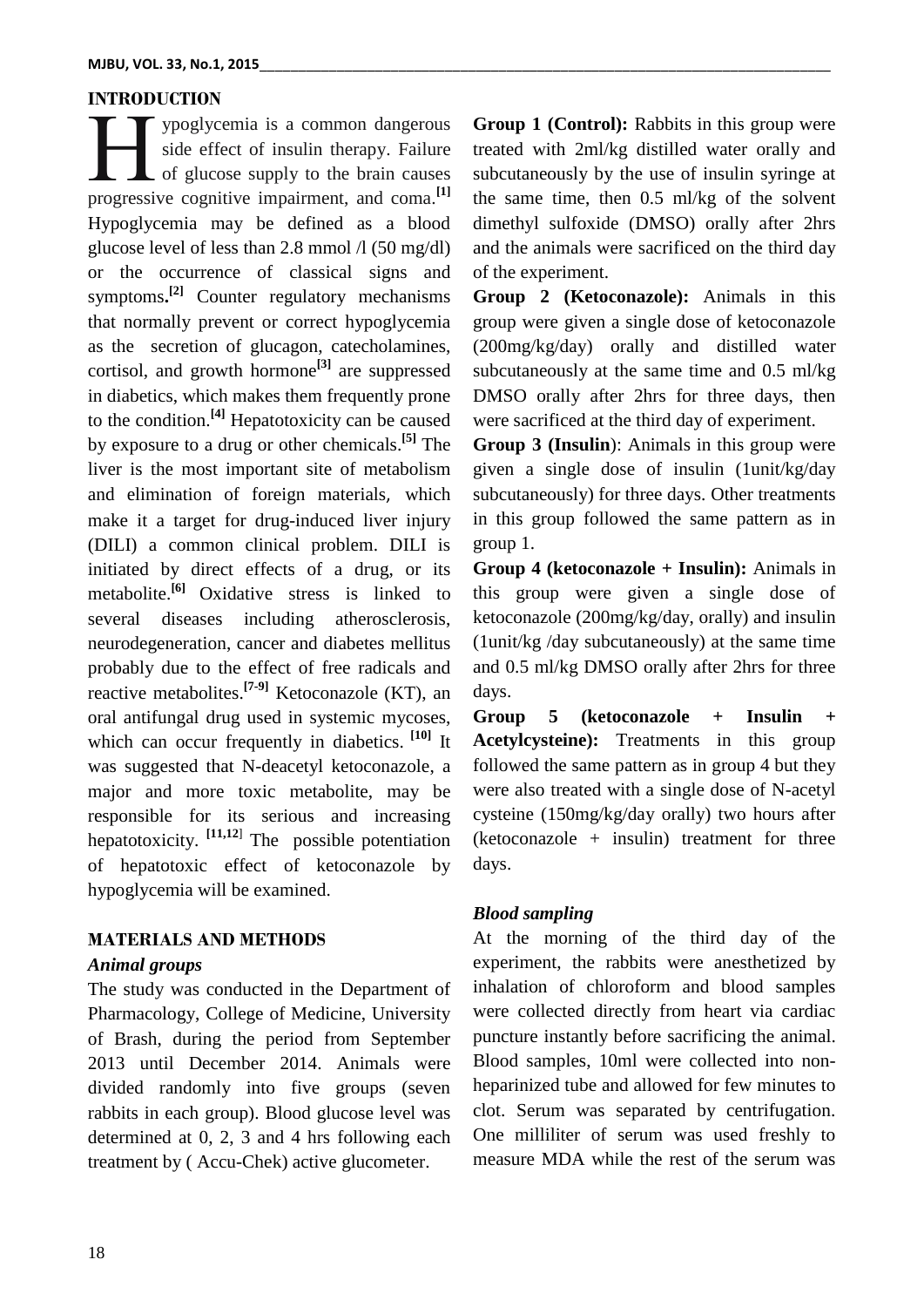frozen at -20 cº for the measurement of other parameters.

### *Tissue handling*

Liver from each rabbit was immediately removed and rinsed in a freshly prepared phosphate-buffered saline,  $pH = 7.4$ . Part of the liver was divided and homogenized for MDA level and liver glutathione measurement. Laboratory measurement of oxidative status in the liver and serum was carried out by thiobarbituric acid reaction. Estimation of liver and serum GSH was done by ELISA method. Kits were used for the determination of liver enzymes, serum alanine aminotransferase (ALT), aspartate aminotransferase (AST), alkaline phosphatase (ALP) and serum total bilirubin.

*Statistical Analysis*

The results were expressed as mean  $\pm$  standard deviation (SD). Analysis was made by using SPSS computer package version 15. Independent samples t-test was used to compare between different groups and control. Paired ttest was used to compare differences among the same group. The differences are considered to be significant when  $P < 0.05$ .

## **RESULTS**

### *Effect on MDA*

The level of serum MDA was significantly increased in all the treatment groups, (Table-1). In multiple comparisons the level of serum MDA was significantly increased in the group treated with (ketoconazole + insulin) in comparison to the ketoconazole and insulin separately (Table-1). The level of liver MDA was significantly increased in the groups treated with ketoconazole and ketoconazole + insulin in comparison to the control group,  $P < 0.05$ .

## **Table 1. Effect of different treatments on serum and liver MDA level (mean ± standard deviation)**

| <b>Treatments</b>              | Serum MDA (µmol/l)             | Liver MDA level (nmol/gm)          |
|--------------------------------|--------------------------------|------------------------------------|
| Control                        | $0.300 \pm 0.06$               | $2441.13 \pm 1317.70$              |
| Ketoconazole                   | $0.594 \pm 0.17$ <sup>**</sup> | $4614.49 \pm 1288.00$ *            |
| Insulin                        | $0.522 \pm 0.19^{*4}$          | $3526.41 \pm 1230.93$ <sup>¥</sup> |
| Ketoconazole+ Insulin          | $0.850 \pm 0.16*$              | $4984.95 \pm 1087.49$ *            |
| Ketoconazole + insulin + $NAC$ | $0.698 \pm 0.29^*$             | $3533.39 \pm 2152.65$              |

**\*= Significant from control, ¥ = significant from KI, NAC = N-acetylcysteine**

## *Effect of treatments on serum aspartate aminotransferase (AST)*

The level of AST was significantly increased in the groups treated with ketoconazole and (ketoconazole + insulin)  $P < 0.05$  (Table-2). The level of AST was significantly increased in the group treated with the combination of  $(ketocoonazole + insulin)$  in comparison to the group treated with insulin alone group  $P < 0.05$ . The level of AST was significantly reduced in the group treated with (ketoconazole + insulin +

NAC) in comparison to the group treated with (ketoconazole + insulin),  $P < 0.05$ .

## *Effect of treatments on serum alanine aminotransferase (ALT)*

Ketoconazole alone, ketoconazole + insulin and ketoconazole + insulin + NAC all caused a statistically P significant increase in serum ALT as compared to the control group. The combination of kectoconazole + insulin caused a statistically significant increase in ALT as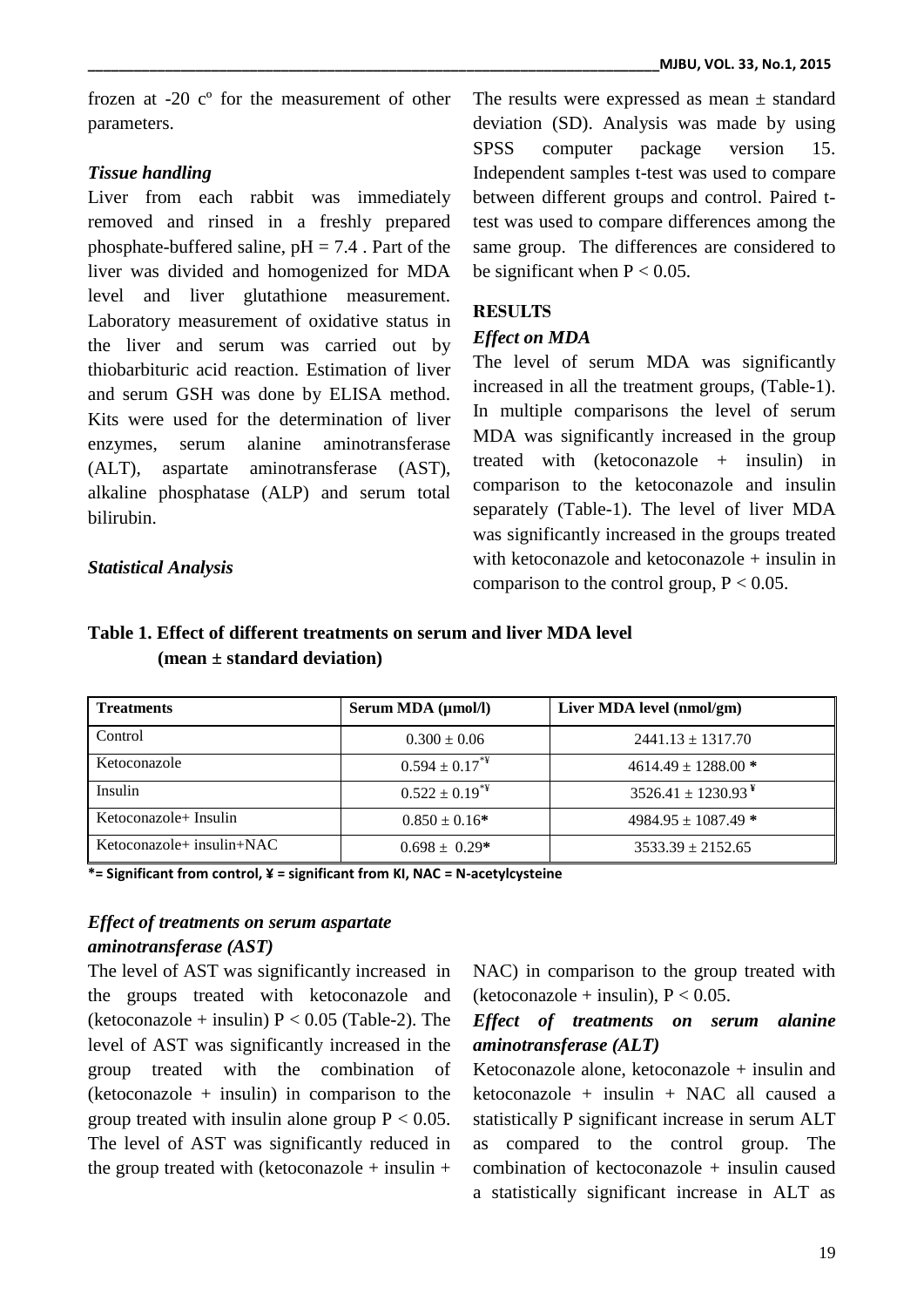compared to either kectoconazole or insulin alone. The combination treatment (ketoconazole + insulin + NAC) caused a non-significant decrease in the level of (ALT) in the serum in comparison to the combination treatment (ketoconazole + insulin.

## *Effect of treatments on serum alkaline phosphatase (ALP)*

The different treatment groups caused a statistically significant increase in serum ALP levels as compared to the control group. The combination treatment of (ketoconazole + insulin) caused a statically significant  $< 0.05$ , increase in the level of (ALP) in comparison to the insulin group. The combination treatment  $(ketocoonazole + insulin + NAC) caused a$ statistically significant decrease in the level of serum (ALP) in comparison to the combination treatment of (ketoconazole + insulin).

### *Effect of treatments on serum total bilirubin*

The combination treatment (ketoconazole + insulin) cause statically significant,  $P < 0.05$ increase in the level of serum total bilirubin in comparison to the control, ketocxonazole and insulin groups. The combination treatment  $(ketoconazole + insulin + NAC) caused a$ statistically significant,  $P < 0.05$  decrease in the level of Serum total bilirubin in comparison to the combination treatment of (ketoconazole + insulin).

## *Effect on serum and liver homogenate glutathione (GSH)*

There were no statistically significant changes in either the serum or liver homogenate glutathione levels (Table-3).

| <b>Treatment</b>               | <b>Serum AST</b>                       | <b>Serum ALT</b>                | <b>Serum ALP</b>                | <b>Serum Bilirubin</b>        |  |
|--------------------------------|----------------------------------------|---------------------------------|---------------------------------|-------------------------------|--|
|                                | (U/L)                                  | (U/L)                           | (U/L)                           | (mg/dl)                       |  |
| <b>Control</b>                 | $13.51 \pm 12.95$                      | $11.38 \pm 8.76$                | $7.19 \pm 2.86$                 | $0.31 \pm 0.19$               |  |
| <b>Ketoconazole</b>            | $38.19 \pm 17.29$ *                    | $12.47 \pm 9.42^*$              | $29.29 \pm 10.2$ *              | $0.77 \pm 0.55$ <sup>¥</sup>  |  |
| <b>Insulin</b>                 | $24.06 \pm 18.11^*$                    | $12.66 \pm 12.00^{\frac{1}{2}}$ | $15.77 \pm 6.12$ * <sup>*</sup> | $0.56 \pm 0.26$ <sup>¥</sup>  |  |
| Ketoconazole + Insulin         | $54.35 \pm 18.34$ *                    | $34.74 \pm 11.08$ *             | $30.81 \pm 12.41$ *             | $2.51 \pm 1.55$ *             |  |
| $Ketoconazole + Insulin + NAC$ | $28.12 \pm 22.21^{\frac{\text{V}}{2}}$ | $31.67 \pm 21.75$ *             | $11.81 \pm 3.03$ * <sup>*</sup> | $0.39 \pm 0.18^{\frac{1}{2}}$ |  |

**Table 2. Effect of different treatments on serum AST, ALT and ALP (mean ± standard deviation)**

**\* = Significant from control, ¥ = Significant from KI**

|  |  |  | Table 3. Effect of different treatments on the serum level of $GSH$ (mean $\pm$ standard deviation) |  |
|--|--|--|-----------------------------------------------------------------------------------------------------|--|
|  |  |  |                                                                                                     |  |

| <b>Treatment</b>               | Serum GSH level (nmol /ml) | <b>GSH</b> level in liver homogenate(nmol / ml) |  |
|--------------------------------|----------------------------|-------------------------------------------------|--|
| <b>Control</b>                 | $33.90 \pm 21.33$          | $6.70 \pm 2.63$                                 |  |
| Ketoconazole                   | $25.22 \pm 16.86$          | $5.83 \pm 3.71$                                 |  |
| <b>Insulin</b>                 | $16.63 \pm 8.67$           | $6.07 \pm 2.87$                                 |  |
| $Ketoconazole + insulin$       | $30.84 \pm 15.23$          | $4.74 \pm 3.44$                                 |  |
| Ketoconazole + Insulin + $NAC$ | $20.25 \pm 15.33$          | $6.06 \pm 1.56$                                 |  |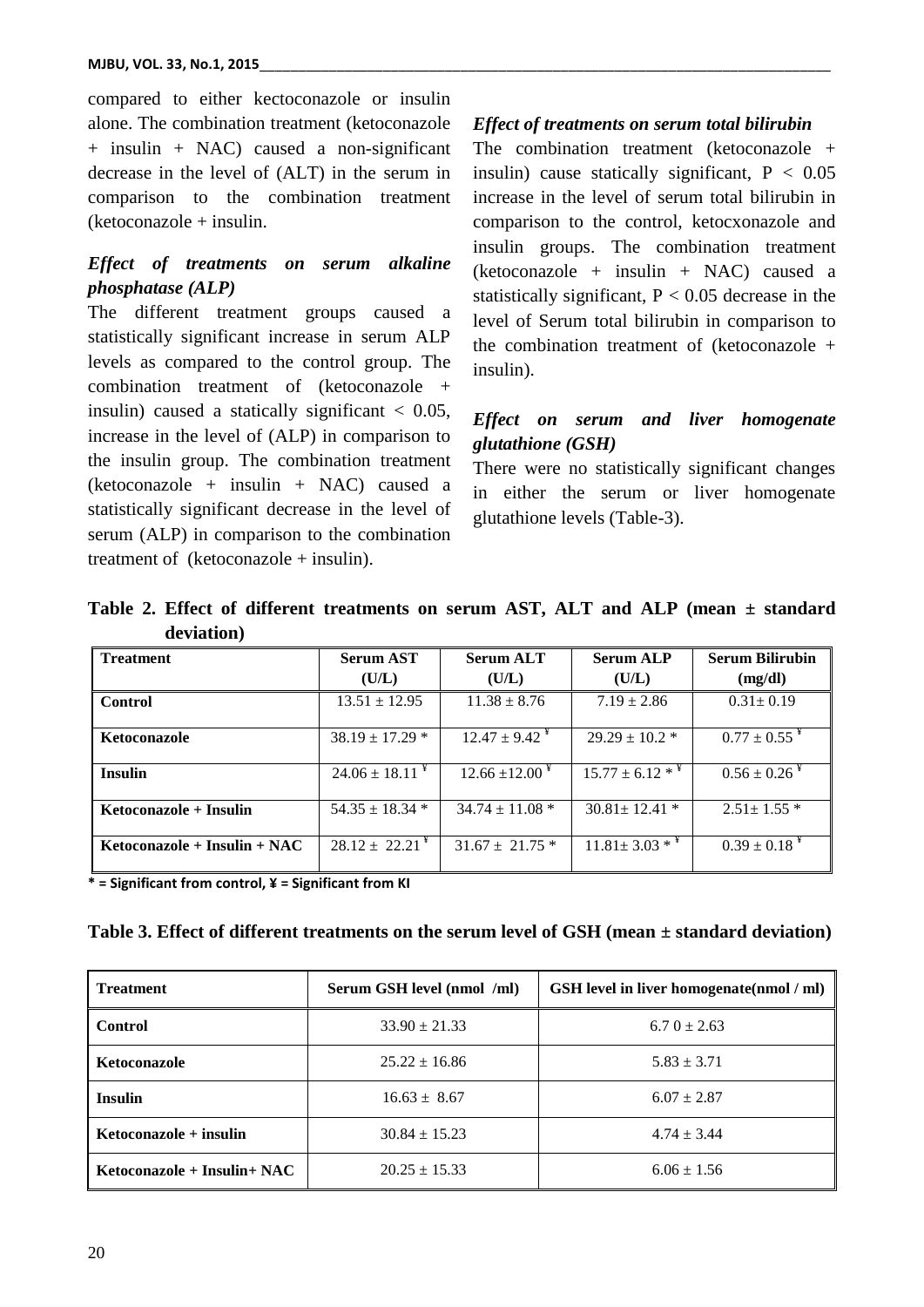*Effect of treatments on blood glucose levels:* Blood glucose level**s** decreased significantly in the insulin treated group from 107.66 mg/dl at baseline to the level of 55.57 mg/dl, 65.66 mg/dl, and 82.28 mg/dl at 2hrs, 3hrs, 4hrs

respectively after insulin injection. Similar changes in blood glucose levels were also occurred in the other insulin containing groups (Table-4).

| Table 4. Blood glucose levels (mg/dl) of all groups in different time intervals (mean $\pm$ standard |  |  |
|------------------------------------------------------------------------------------------------------|--|--|
| deviation)                                                                                           |  |  |

| <b>Treatments</b> | <b>Time</b>        |                      |                     |                    |  |
|-------------------|--------------------|----------------------|---------------------|--------------------|--|
|                   | 0 hrs              | 2 hrs                | 3 hrs               | 4 hrs              |  |
| <b>Control</b>    | $104.47 \pm 19.54$ | $116.09 \pm 36.26$ * | $115.28 \pm 25.96$  | $111.76 \pm 24.69$ |  |
| Ketoconazole      | $102.38 \pm 18.26$ | $100.85 \pm 26.21$   | $112.19 \pm 23.57$  | $103.04 \pm 24.20$ |  |
| <b>Insulin</b>    | $107.66 \pm 19.95$ | $55.57 \pm 22.66*$   | $65.66 \pm 24.38^*$ | $82.28 \pm 25.35*$ |  |
| KІ                | $106.72 + 17.77$   | $60.22 \pm 20.50^*$  | $63.93 + 28.12*$    | $65.31 \pm 25.94*$ |  |
| <b>KIN</b>        | $109.56 \pm 13.69$ | $55.49 + 17.98*$     | $60.26 \pm 21.28^*$ | $69.67 + 24.77*$   |  |

**\* = Significant from (0 hrs)**

**KI =Ketoconazole + Insulin, KIN = Ketoconazole + Insulin + N-Acetyl cysteine**

#### **DISCUSSION**

In the present study, administration of insulin (1 unit/ kg) resulted in an insignificant reduction in GSH levels in serum and slight reduction of GSH levels in liver homogenate. This indicates that an oxidative stress state occurs in the hepatocytes, since glutathione is the major biological antioxidant present in the liver. Zhong and Sato**[13]** found that there is increase of plasma levels of oxidized glutathione (GSSG) and a decrease in the GSH/GSSG ratio and this was associated with increased levels of serum enzymes (AST and ALT) at 1h following the induction of hypoglycemia by intravenous injection of insulin (10 U/kg) in rabbits. MDA levels in serum and liver homogenate increased in the insulin group and this reflects the increasing levels of lipid peroxidation and free radicals generation which may lead to tissue damage, mitochondrial failure, cell death **[14]** and impairment of endogenous antioxidants defense mechanisms.**[15]** In the present study the slight elevation of AST and ALT may be attributed to the damaged hepatocytes.**[16,17]** The liver homogenate MDA was significantly increased in the ketoconazole treated group and this

reflects an increase in lipids peroxidation.**[18]** The mechanism of hepatic injury may be due to ketoconazole or its metabolite N de- acetyl ketoconazole which is more cytotoxic. This toxic metabolite first, damages the smooth endoplasmic reticulum followed the mitochondria and plasma membrane.**[19]** Ketoconazole treated rabbits had increased levels of MDA in the serum and liver homogenate. Increase levels of transaminases, ALP and total bilirubin occurred to varying degrees. Also ketoconazole (KT) treated rabbits in our study showed slight reduction in GSH levels in liver homogenate and insignificant reduction in serum GSH. This reduction probably related to increased oxidative stress in the liver.**[20]** The combination treated group ketoconazole + insulin (KI) showed increased levels of MDA in serum and liver homogenate, AST, ALT, ALP and total bilirubin (TBL) and insignificant reduction in GSH level. The mechanism of these increases may be attributed to the augmentation of the oxidative stress processes caused by hypoglycemia and the hepatotoxicity caused by ketoconazole.**[21]** In the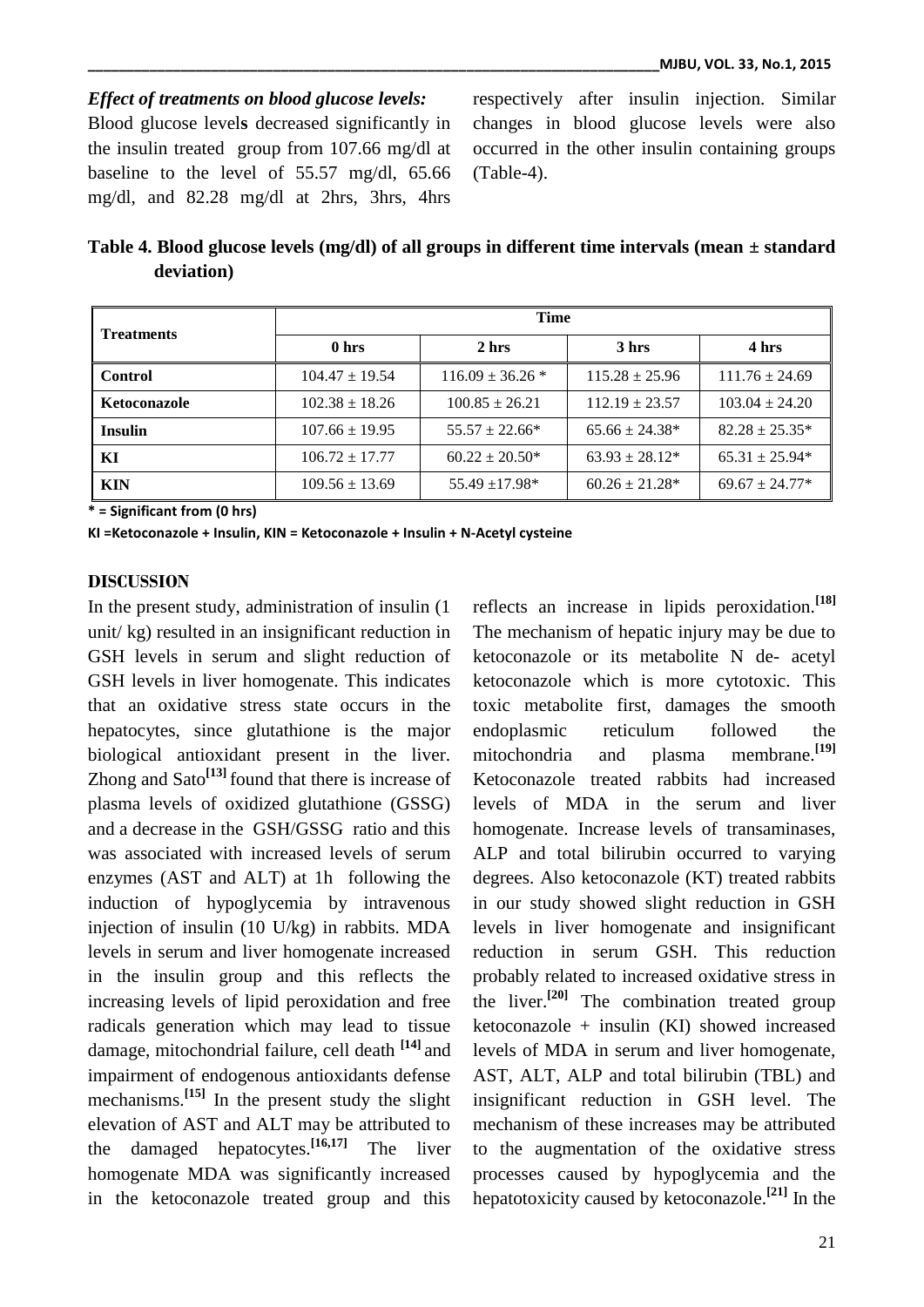present study ketoconazole + insulin + NAC treated group showed insignificant reduction in MDA levels in serum and liver homogenate. Also there was insignificant increase in GSH levels in serum and liver homogenate. This may occur in case of hypoglycemia because; due to impaired glutathione synthesis. N-acetylcysteine did not induced complete restoration of GSH levels. This may be due to the unbalance between GSH synthesis and consumption, where the high utilization rate lowers GSH.**[22]** As regard to the effect of various treatments on glucose levels, the control and ketoconazole groups did not show any significant reduction, in blood glucose levels after 2, 3, 4hrs from baseline, except after 2hrs in the control group where there was a significant increase in glucose which may be attributed to normal physiological changes. All other groups showed a significant reduction in blood glucose levels after insulin injection at the same time intervals. In the (insulin + ketoconazole + NAC) group, the NAC did not correct hypoglycemia. In another study,**[23]** it was found that the use of NAC lead to prevention of ROS production during hypoglycemia and this was useful in preventing impaired counter-regulatory response in patients undergoing intensiveinsulin therapy, probably due to glutathione donation.**[24]** In conclusion, hypoglycemia lead to an oxidative stress in the liver and derangement of the liver enzymes and this can trigger hepatotoxicity by ketoconazole. Caution should therefore be exerted when prescribing hepatotoxic drugs to diabetic patients.

#### **REFERENCES**

- **1. de Galan BE, Schouwenberg BJW Tack CJ, Smits P. Pathophysiology and management of recurrent hypoglycaemia and hypoglycaemia unawareness in diabetes. New Eng J Med; 2006; 64: 269-279.**
- **2. Zoungas S, Patel A, Chalmers J. Advance Collaborative Group. Severe hypoglycemia and risks of vascular events and death. New Engl J Med 2010; 363: 1410–1418.**
- **3. Reno CM, Litvin M, Clark AL, Fisher SJ. Defective counter-regulation and hypoglycemia unawareness in diabetes: Mechanisms and emerging treatments. Endocrinol Metab Clin North Am. 2013; 42: 15–38.**
- **4. [Cryer PE.](http://www.ncbi.nlm.nih.gov/pubmed?term=Cryer%20PE%5BAuthor%5D&cauthor=true&cauthor_uid=16306382) Mechanisms of hypoglycemiaassociated autonomic failure and its component syndromes in diabetes. [Diabetes](http://www.ncbi.nlm.nih.gov/pubmed/16306382) 2005; 54: 3592- 3601.**
- **5. Heidari R, Niknahad H, Jamshidzadeh A, Abdoli N. Factors affecting drug-induced liver injury: antithyroid drugs as instance. Clin Mol Hepatol. 2014; 20: 237-248.**
- **6. [Holt MP,](http://www.ncbi.nlm.nih.gov/pubmed/?term=Holt%20MP%5BAuthor%5D&cauthor=true&cauthor_uid=16584133) [Ju C.](http://www.ncbi.nlm.nih.gov/pubmed/?term=Ju%20C%5BAuthor%5D&cauthor=true&cauthor_uid=16584133) Mechanisms of drug-induced liver injury. American Assoc. Pharmaceut. Scientific Journal; 2006; 8: 48-54.**
- **7. Florence TM. The role of free radicals in disease.Aust N Z J Ophthalmol. 1995; 23:3-7.**
- **8. Ďuračková Z. Some Current insights into oxidative stress. Physiol Re 2010; 59: 459-469.**
- **9. Padurari M, Ciobica A, Lefte R, Serba IL, Chirita R. The oxidative stress hypothesis in alzheimer's disease. Psychiatria Danubina 2013; 25: 401-409.**
- **10.Wang YJ, Yu CF, Chen LC, Chen CH, Lin JK, Liang YC, Lin CH, Lin SY, Chen CF, Ho YS.Ketoconazole potentiates terfenadineinduced apoptosis in human Hep G2 cells through inhibition of cytochrome p450 3A4 activity. J Cell Biochem 2002; 87: 147-159.**
- **11. Rodriguez RJ, Acosta D. Metabolism of Ketoconazole Deacetylated Ketoconazole by Rat Hepatic Microsomes and Flavin-Containing Monooxygenases. DMD 1997; 25: 772-777.**
- **12.Yan JY, Nie XL, Tao QM, Zhan SY, Zhang YD. Ketoconazole associated hepatotoxicity: a systematic review and meta- analysis. Biomed Environ Sci. 2013; 26: 605-610.**
- **13.Zhong-LI, Sato T. Rise in oxidized glutatione (GSSG) by experimental hypoglycemia. TohokuJ.Exp.Med 199; 187: 59-64.**
- **14.Ballesteros JR, Gault D, Zhu A, Mishra OP, McGowan JE. Alterations in Mitochondrial Function During Acute Hypoglycemia in Newborn Piglets. Pediatric Research 1998; 43: 256–256.**
- **15. [Gutteridge JM.](http://www.ncbi.nlm.nih.gov/pubmed?term=Gutteridge%20JM%5BAuthor%5D&cauthor=true&cauthor_uid=7497639) Lipid peroxidation and antioxidants as biomarkers of tissue damage. Clin Chem 1995; 41: 1819-1828.**
- **16[.Telushkin PK,](http://www.ncbi.nlm.nih.gov/pubmed?term=Telushkin%20PK%5BAuthor%5D&cauthor=true&cauthor_uid=18663970) [Nozdrachev AD,](http://www.ncbi.nlm.nih.gov/pubmed?term=Nozdrachev%20AD%5BAuthor%5D&cauthor=true&cauthor_uid=18663970) [Potapov PP.](http://www.ncbi.nlm.nih.gov/pubmed?term=Potapov%20PP%5BAuthor%5D&cauthor=true&cauthor_uid=18663970) Parameters of energy and nitrogen metabolism**